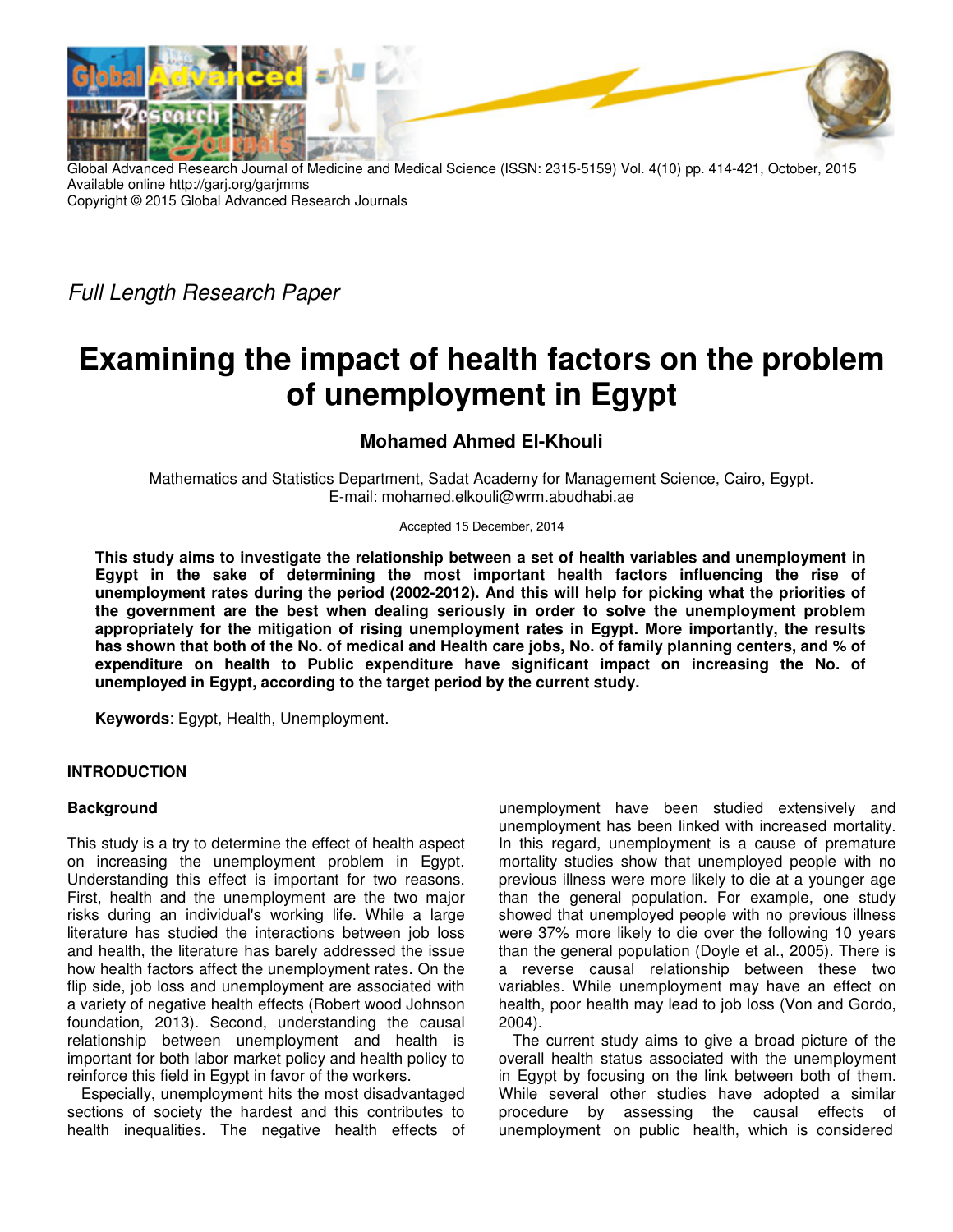

**Figure 1.1.** Conceptual framework illustrating Health factors associated with the unemployment that were proposed by the current study

difficult because deteriorating health status in Egypt that can be considered cause rather than a consequence of job loss. So, this study has an innovative feature that go beyond the existing literature by examining the effects of health factors on unemployment. As a result of the above, this study is directed to an audience of global policymakers and serves as the technical background paper for those interested and involved in studying the link between health variables and unemployment issues, and addresses any aspects of the defect or imbalance with respect to this issue in Egypt as one of the developing countries that need international cooperation and efforts of all relevant international organizations holders regarding such issues.

### **Statement of the Problem**

More studies focuses on the effects of the unemployment on the health of the unemployed over the world or in many developed countries. However, it did not address the impact of health factors on exacerbated the problem of unemployment, especially in Egypt.

Consequently, this study will try to review major trends of some health variables available for the period 2002- 2012 by using the advanced statistical methods, e.g., No of medical jobs, % of expenditure on health to Public expenditure, No. of patients, costs of treatment...etc. In this context, it will put particular emphasis on determining the most important of these variables that have the highest influence on increasing the No. of unemployed in Egypt during this target period by this study.

## **Objective of the study**

The main objective of the study is to kick-start a highlighting and investigates at the same time which health variables that have an effect on increasing the unemployed in Egypt.

### **Hypotheses**

In order to address the stated objective, the following hypothese was tested:

1) There was no relationship between health factors and unemployment in Egypt.

2) The health factors did not affect the unemployed in Egypt during 2002-2012.

### **Conceptual Framework**

The conceptual frame work shows the proposed health factors that are associated with unemployment. The study just focused on the health factors (No. of basic health care centers, No. of medical jobs, public expenditure on health….) that were viewed as influential in increasing No. of unemployed in Egypt during 2002- 2012, and this in turn is one of the main factors affecting negatively on further rising the social and economic problems in Egypt, as a direct result of the unemployment issue that associated by deteriorating the health sector. This requires quick action towards the reform and development of health, especially public health fields, and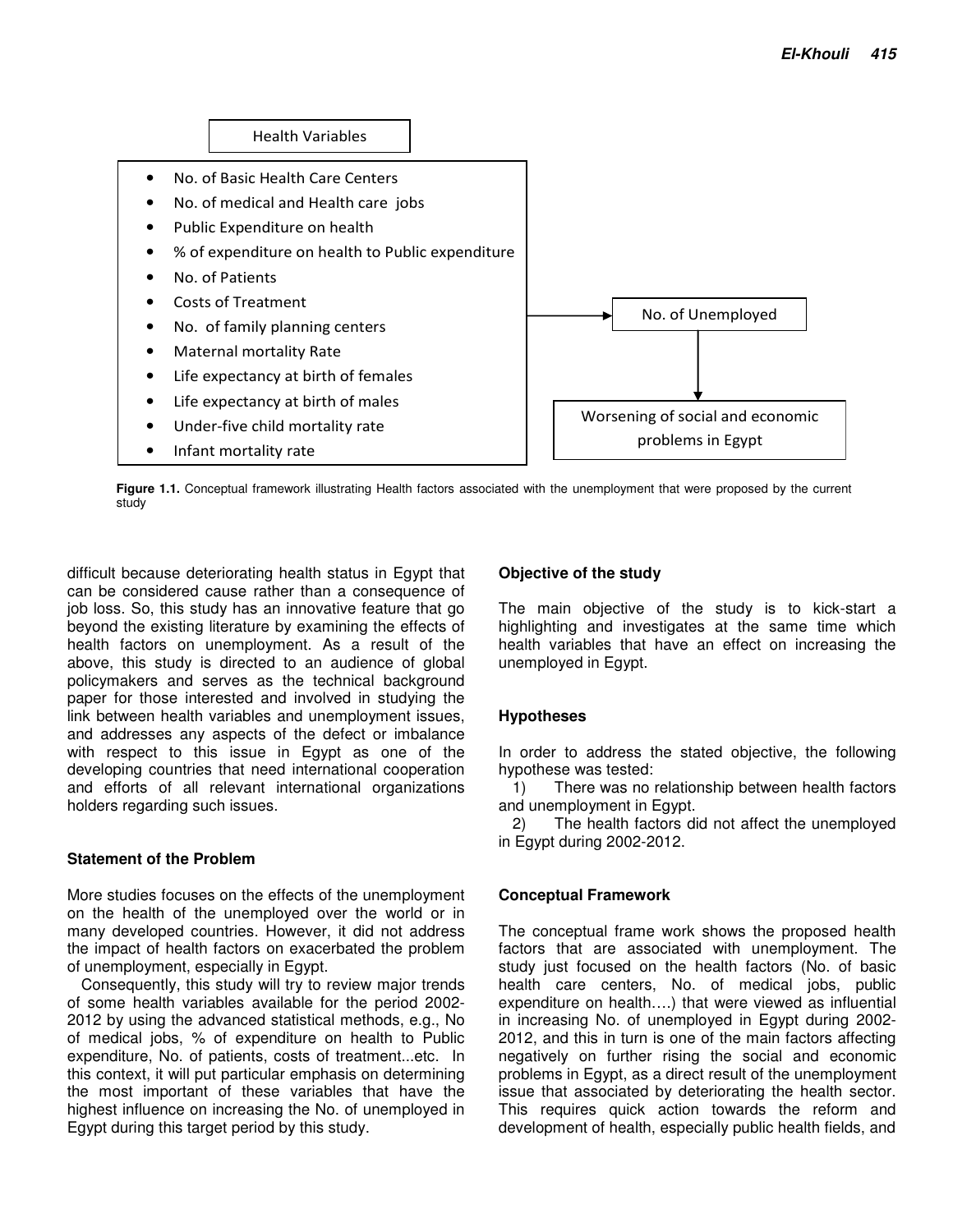the rational relationship following will reflect this link as follows:

### **LITERATURE REVIEW**

This studyis related to various strands of the literature that analyzes the impact of health factors on unemployment volume such as there are a study find that the jobless workers in the UK do consult medically more often than employed workers with similar characteristics (Field, and Briggs, 2001).Also another study had touched the effects of unemployment on health among unemployed where its results showed significant elevations of depression, anxiety, somatization, and selfreported physical illness among the currently unemployed based on in high unemployment area of a southeastern Michigan, and comparison between subgroups of the currently unemployed, previously unemployed, and stably employed (Kessler et al., 2005). In addition, one of studies in Austria focused on examining the relationship between a job loss and problem of deteriorating health by measuring individual workers' health and associated public health costs, and pointed that the employment increases expenditures for antidepressants and related drugs as well (Kuhn et al., 2009).

Moreover, there was a study presents evidence on the health effects of unemployment, from a public health perspective, and it had reached that the unemployment has adverse effects on psychosocial the health (Weber et al., 2007). And additional study showed how the unemployment affects public health costs, and reached that lack of employment reduces mental health for men but not for women (Kuhn et al., 2007). Also, one of studies pointed to improve health, it is important that decision makers in all policy areas consider the potential health impacts of what they do and its relationship with unemployment. But to do this, decision makers need to know precisely how their policy in health field might affect unemployment (Doyle et al., 2005).

As it is clear from the view of previous studies that have focused mostly on analyzing the causal effects of unemployment problem on public health care while not addressing the impact of health factors on exacerbating the unemployment volume or shed light on the role of health variables that affects increasing the numbers of unemployed, particularly in Egypt. So, the current study sought to achieve this dimension in an attempt seriously to monitor the most important health variables that affecting the problem of unemployment. In the framework of the foregoing, this study contributes through this literature by studying the effects of health on take up the unemployment issue directly. Furthermore, access to direct data on health variables allows assessing what health aspects are affecting the increase of No. of unemployed in Egypt.

### **METHODOLOGY**

This study will depend on descriptive and explanatory methods simultaneously to achieve its objectives, besides the quantitative approach. And this study is a longitudinal study that depends on time series design which measurements of variables being studied are taken at different points in time, i.e. during the period 2002- 2012.The study pursued seriously to select the proposed health variables based on its availability in a consistent and adequate shape for the purpose of the study from the official data in Egypt during this period. Consequence, this study is undertaken with 2002-2012 period data for the unemployment and some health variables in Egypt. And these data were taken from the statistics and surveys of the Central Agency for Public Mobilization (CAPMAS).

Moreover, appropriate statistical methods will used to realize the aims of the study according to the same approach used in the previous chapters, such as the percentages and frequencies. In addition to the use of the multi regression analysis to determine the most important health variables that has impact on increasing the No. of unemployed in Egypt through the target period. The present study will depend on some charts to reflect the relationships between the unemployment and some health variables by following the trends of unemployment across this period that will be associated with these variables.

#### **RESULTS AND DISCUSSION**

In this context of the current study, the unemployment % and the general characteristics of some health variables in Egypt will be reviewed during the period 2002-2012, according to the statistics that issued by the Central Bureau of Statistics and the general mobilization Arab Republic of Egypt, as be shown in the following table:

The results in previous table 1 have shown the trends of unemployment rates in conjunction with reviewing of the most important of health indicators proposed that may be have an impact on the unemployment rate in Egypt during the target period. These results has shown atrend of increasing to the unemployment rate in Egypt in 2012, compared to the others years, where stood at 12.7%, which is considered the highest unemployment rate that occurred during the target period, and perhaps to many influences, including the one of implications of the Egyptian revolution in January 25, and thus the deterioration of the economic and security situation in Egypt.

The data in pervious table also indicates the percentage of public expenditure on health to total public expenditure was increased during the period from 2002- 2010, but it back again to drop between 2011 and 2012,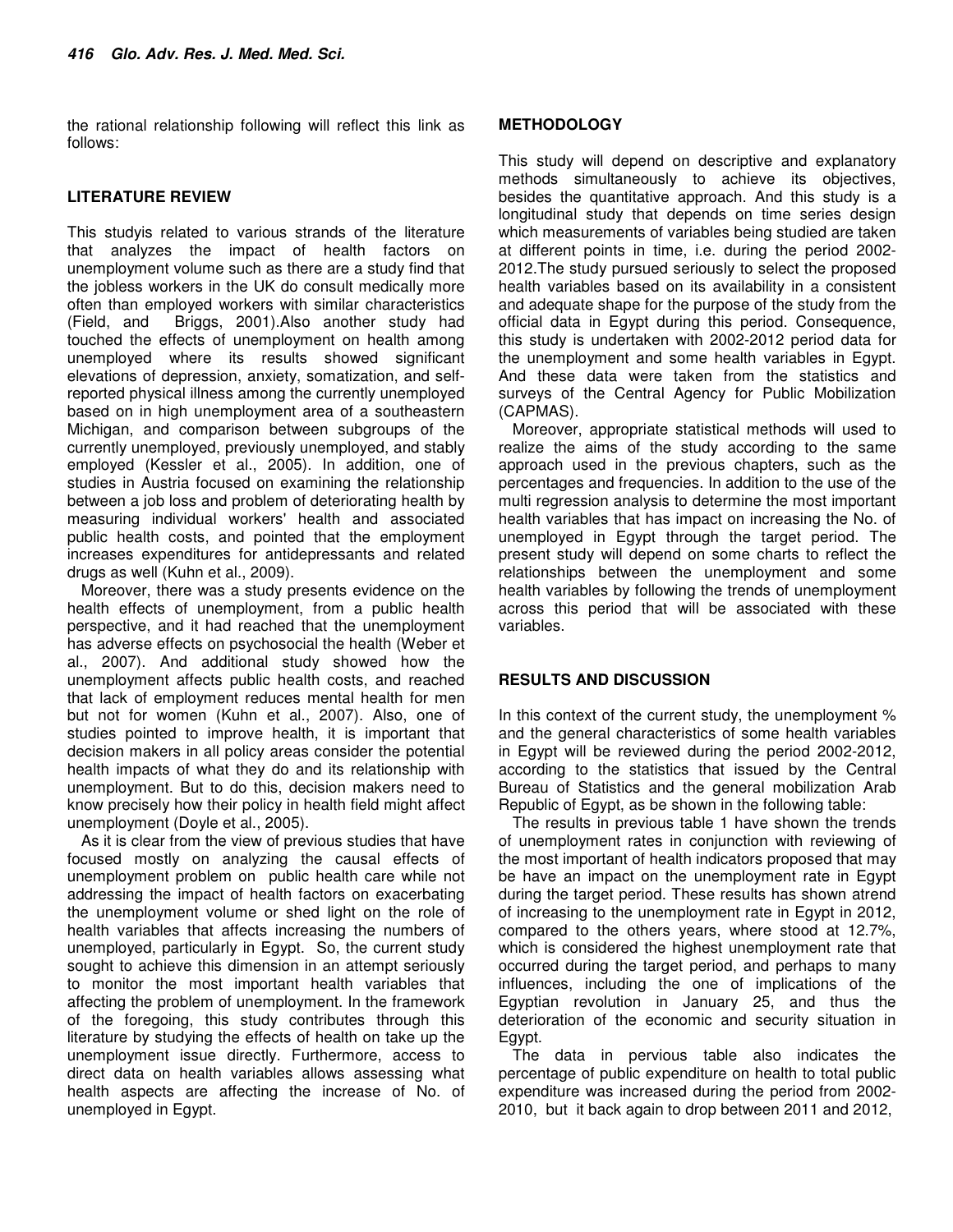| <b>Variables</b>                   | 2002    | 2003     | 2004   | 2005  | 2006  | 2007   | 2008   | 2009   | 2010   | 2011   | 2012   |
|------------------------------------|---------|----------|--------|-------|-------|--------|--------|--------|--------|--------|--------|
| Unemployment %                     | 10.17%  | $1.01\%$ | 10.32% | 11.2% | 10.6% | 8.9%   | 8.7%   | 9.4%   | 9%     | 11.99% | 12.7%  |
| % of Public Expenditure on         | 3.94    | 3.98     | 4.49   | 4.65  | 4.70  | 4.66   | 4.49   | 4.74   | 5.05   | 4.78   | 4.59   |
| <b>Health to Total Expenditure</b> |         |          |        |       |       |        |        |        |        |        |        |
| No. of Physicians                  | $\star$ | $\star$  | 43450  | 46160 | 48111 | 52275  | 51491  | 5641   | 59639  | 62076  | 66140  |
| (Rate/0000 Pop.)                   | $\star$ | $\star$  | 6.3    | 6.5   | 6.7   | 7.1    | 6.9    | 7.3    | 7.6    | 7.7    | 8.0    |
| (Rate/0000 Unemployed)             |         | $\star$  | 201.7  | 188.4 | 197.6 | 244.8  | 240.2  | 237.2  | 253.7  | 195.0  | 193.1  |
| No. of Pharmacists                 |         | $\star$  | 6466   | 7561  | 8666  | 9487   | 11953  | 12552  | 15457  | 17769  | 21084  |
| (Rate/0000 Pop.)                   | $\star$ | $\star$  | 0.9    | 1.1   | 1.2   | 1.3    | 1.6    | 1.6    | 2.0    | 2.2    | 2.6    |
| (Rate/0000 Unemployed)             | $\star$ | $\star$  | 30.0   | 30.9  | 35.6  | 44.4   | 55.8   | 52.8   | 65.7   | 55.8   | 61.6   |
| No. of Nursing Staff               | $\star$ | $\star$  | 93668  | 97195 | 99022 | 101734 | 107717 | 108716 | 109848 | 110744 | 116912 |
| (Rate/0000 Pop.)                   | $\star$ | $\star$  | 13.5   | 13.8  | 13.8  | 13.9   | 14.3   | 14.2   | 14.0   | 13.8   | 14.2   |
| (Rate/0000 Unemployed)             |         | $\star$  | 434.9  | 396.7 | 406.7 | 476.5  | 502.4  | 457.2  | 467.2  | 347.9  | 341.4  |

**Table 1.** Some Health characteristics in Egypt during (2002-2012)

(\* ) Not available for this year

and this perhaps due to the economic conditions in Egypt through that period, in the aftermath of the Egyptian revolution in 2011.The results recorded a marked reduction of the rates of the number of doctors (Physicians) and pharmacists compared to the number of nursing staff both for the population or the number of unemployed. And this fact will be reflected by following figure with respect to these rates, according to the type of medical jobs.

 This Figure reflects the existence marked tendency of a slight increase in the rate the number of doctors per 10,000 unemployed during the last period 2002-2012.However, at the same time, that period also witnessed a remarkable decline in both of nursing staff and pharmacists rates for the number of unemployed in Egypt until reached to less value to those rates in 2012; which may be reflects the state's interest to increase No. of the doctors during that period at the expense of attention to other medical aspects. In general, there is a decrease in the No. of people practicing at the medical careers in 2012, for the number of unemployed in Egypt. This requires the necessity to raise those rates in suitable proportion to the No. of unemployed, who may need medical care possible even if they do not work. As a result, they will be ready to participate in economic activity when given them the chance.

 The results in table 2 have shown the values of the Pearson correlation coefficient(s) between the No. of unemployed in Egypt on the one hand, and between some health variables that proposed by the study on the other hand. It has shown that the highest significant correlation was between the No. of medical and Health care jobs and the No. of unemployed, which reflects a strong relationship direct correlation between the two variables and there was an evidence to the influenced by each other, whereas the hypotheses of the current study suggests the existence of the effect of some health variables on increasing the No. of unemployed, i.e. like No. of people who working in the medical careers and so on. And it is followed by the % of public expenditure on health in terms of the strength of correlation coefficient with the No. of unemployed. Furthermore, there was a moderate correlation with a variable number of unemployed, and each of life expectancy at birth of males, underfive child mortality rate, and the No. of basic health care centers respectively.

 In this context, this study will pursue for the use of regression analysis technique to determine which of health variables including at the previous correlation matrix that have the most highest impact on increasing No. of the unemployed in Egypt during the target period, as its results be clear by the next table 3. The findings of the regression analysis using the Stepwise method revealed that the value of R-Square is equal to 0.901; which means 90%, i.e. the ability or the proportion of these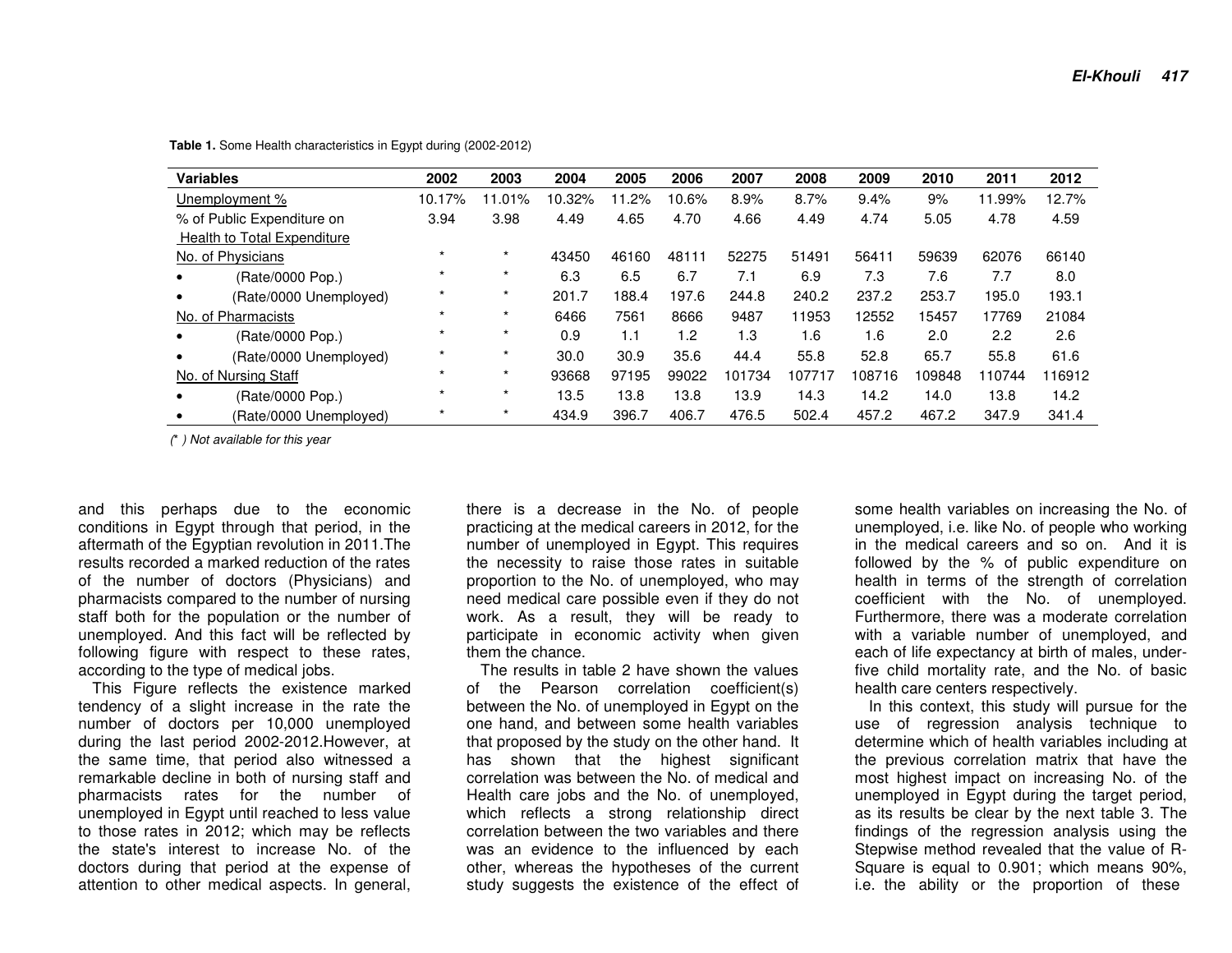

**Figure 1.** The rates of medical jobs per 10000 unemployed in Egypt during (2002-2012)

| Table 2. The correlation matrix between No. of unemployed in Egypt, and some Health variables proposed in the regression analysis, according to the period (2002-2012) |  |  |
|------------------------------------------------------------------------------------------------------------------------------------------------------------------------|--|--|
|------------------------------------------------------------------------------------------------------------------------------------------------------------------------|--|--|

| <b>Variables</b> |                                     | No. of<br>Unempl<br>oyed | Infant<br>mortality<br>rate | Under-five<br>child mortality<br>rate | Life<br>expectancy at<br>birth of males | Life expectancy<br>at birth of<br>females | <b>Maternal</b><br>mortality<br>Rate | Costs of<br>Treatment |
|------------------|-------------------------------------|--------------------------|-----------------------------|---------------------------------------|-----------------------------------------|-------------------------------------------|--------------------------------------|-----------------------|
|                  | No. of Basic Health Care Centers    | $0.656*$                 | $-0.802**$                  | $-0.899**$                            | $0.612*$                                | 0.225                                     | $-0.796**$                           | $0.676*$              |
|                  | No. of medical and Health care jobs | $0.773**$                | $0.808**$                   | $0.822**$                             | 0.573                                   | 0.257                                     | $-0.846**$                           | $0.619*$              |
|                  | Public Expenditure on health        | $0.724*$                 | $0.838**$                   | $0.858**$                             | 0.556                                   | 0.287                                     | $-0.860**$                           | $0.620*$              |
|                  | % of expenditure on health to Total | 0.470                    | $-0.689*$                   | $-0.862**$                            | 0.321                                   | 0.329                                     | $-0.829**$                           | 0.515                 |
|                  | No. of Patients                     | 0.163                    | 0.389                       | 0.403                                 | $-0.255$                                | 0.591                                     | 0.562                                | $0.839**$             |
|                  | Costs of Treatment                  | 0.273                    | $-0.640*$                   | $-0.675*$                             | 0.236                                   | 0.377                                     | $-0.714*$                            | $-0.534$              |
|                  | No. of family planning centers      | 0.220                    | 0.421                       | 0.255                                 | 0.016                                   | 0.340                                     | 0.248                                |                       |
|                  | Maternal mortality Rate             | 0.530                    | $0.877**$                   | $0.831**$                             | $-0.259$                                | 0.516                                     |                                      |                       |
|                  | Life expectancy at birth of females | 0.119                    | 0.491                       | 0.424                                 | $0.624*$                                |                                           |                                      |                       |
|                  | Life expectancy at birth of males   | $0.660*$                 | $-0.328$                    | $-0.407$                              |                                         |                                           |                                      |                       |
|                  | Under-five child mortality rate     | $0.659*$                 | $0.840**$                   |                                       |                                         |                                           |                                      |                       |
|                  | Infant mortality rate               | 0.561                    |                             |                                       |                                         |                                           |                                      |                       |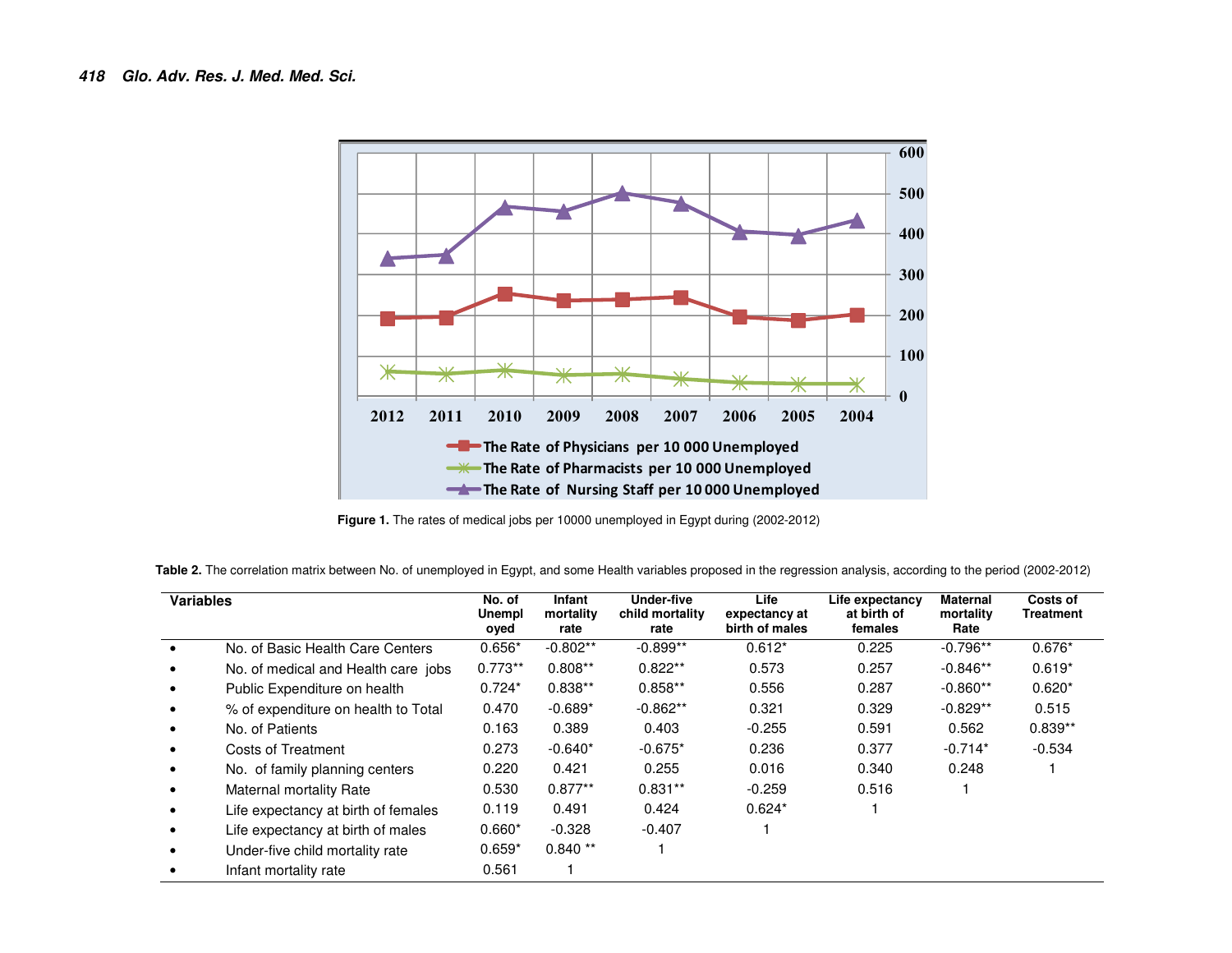| <b>Variables</b>                                 | в          | <b>Std.Error</b> | Beta     |          | Sig.     |
|--------------------------------------------------|------------|------------------|----------|----------|----------|
| (Constant)                                       | -5.673     | 1516298.08       |          | $-3.741$ | $0.007*$ |
| No. of medical and Health care jobs              | $-24.649$  | 3.6              | 0.860    | 6.728    | $0.000*$ |
| No. of family planning centers                   | -1135.549  | 249.4            | 0.604    | 4.552    | $0.003*$ |
| % of expenditure on health to Public expenditure | -583677.34 | 238355.8         | $-0.439$ | $-2.449$ | $0.044*$ |

**Table 3.** The Coefficients of regression model equation using Stepwise method for Health variables affecting the No. of unemployed in Egypt, during the period 2002-2012

(\*) Significant at the level less than 0.05

**Source:** Outputs of SPSS Program.

independent demographic variables to contribute in the interpretation of contrast and predict by the dependent variable (No. of unemployed). And this indicates that this model is fits to the target purpose for using regression relationship, and the test of variance analysis (ANOVA) has confirmed on the significance of this relationship, where the F value amounted to 21.315; which is significant at a level less than 0.05, and thus this indicates a significant of regression relationship, i.e. there is a relation existed between the dependent variable and the independent variable in the model. Accordingly, the following table lists the results of the regression analysis, as follows:

The data in table 3 showed that both of the No. of people who working in medical and Health care jobs , No. of family planning centers, and % of expenditure on health to Public expenditure have a significant effect on increasing the No. of unemployed in Egypt, according to the target period by the study from 2002 to 2012. And the variable of % of expenditure on health to Public expenditure was the greatest influence impact on dependent variable (No. of unemployed) compared to others variables proposed in the model, then followed by No. of family planning centers in the influence on increasing the No. of unemployed in Egypt, then finally the effect of No. of people who working in medical and Health care jobs was the lowest influence in the proposed model even though it has a strong correlation with the dependent variable, where each one standard unite increases for this variable will lead to an increase of 0.860 unit as shown in the table above. These results turns out the need to increase the expenditures on improving health aspects and supporting medical careers in Egypt through adopt the serious work for this field in order to limit this problem in Egypt across the coming years for obtaining on positive implication in the future generations, as an important step towards the target or sustainable development.

#### **CONCLUSION AND RECOMMENDATION**

This study studies the causal effect for some heath variables on increasing the unemployed volume in Egypt. The empirical analysis focused on the case of Egypt

during the period of 2002-2012 where the factors of health aspect are sufficient to study of its impact on this problem and reached to results has significant and meaningful that can help the officials responsible for addressing this issue. The study concluded that in order to tackle the problem of reverse causality we focus on analyzing the increase in No. of unemployed according to perspective of its relation with health level in Egypt due to determine the important health variables affects the unemployment volume like the increase of No. of people who working in medical careers, in particular the physicians, No. of family planning centers, and % of expenditure on health to Public expenditure as well because these variables leads to have significant impact on increasing of these unemployment rates.

The study is a try to assess the causal relationship between unemployment and health situation in Egypt by exploiting a set of variables that be available and can combine detailed information on this health situation and unemployment history with detailed information for the target period and under-study, which do not have any missing values or cutting in the data. The study focuses directly on the role of the health aspect through monitoring the negative impacts on the unemployment in Egypt across increasing the number of unemployed. Our empirical analysis yields several interesting results. First, it turns out that the increase both of % of expenditure on health to public expenditure, No. of family planning centers and No. of medical and Health care jobs respectively may cause a significant decrease in No. of unemployed in Egypt associated with take-up of health provisions and execution policies for supporting progress of these variables positively. Second, while overall takeup of health provision for the unemployed can be measured its impact directly, the study has reached indirectly that be considered important factor contributing in limiting the mental and physical health problems for those unemployed.

While the study concluded the need to increase the medical careers and basic health care centers that has direct significant impact on limiting this problem, the family planning centers may be has indirect significant impact on limiting this problem in the coming years in part of reducing the number of births within the family. This result is in line with the hypothesis that some of health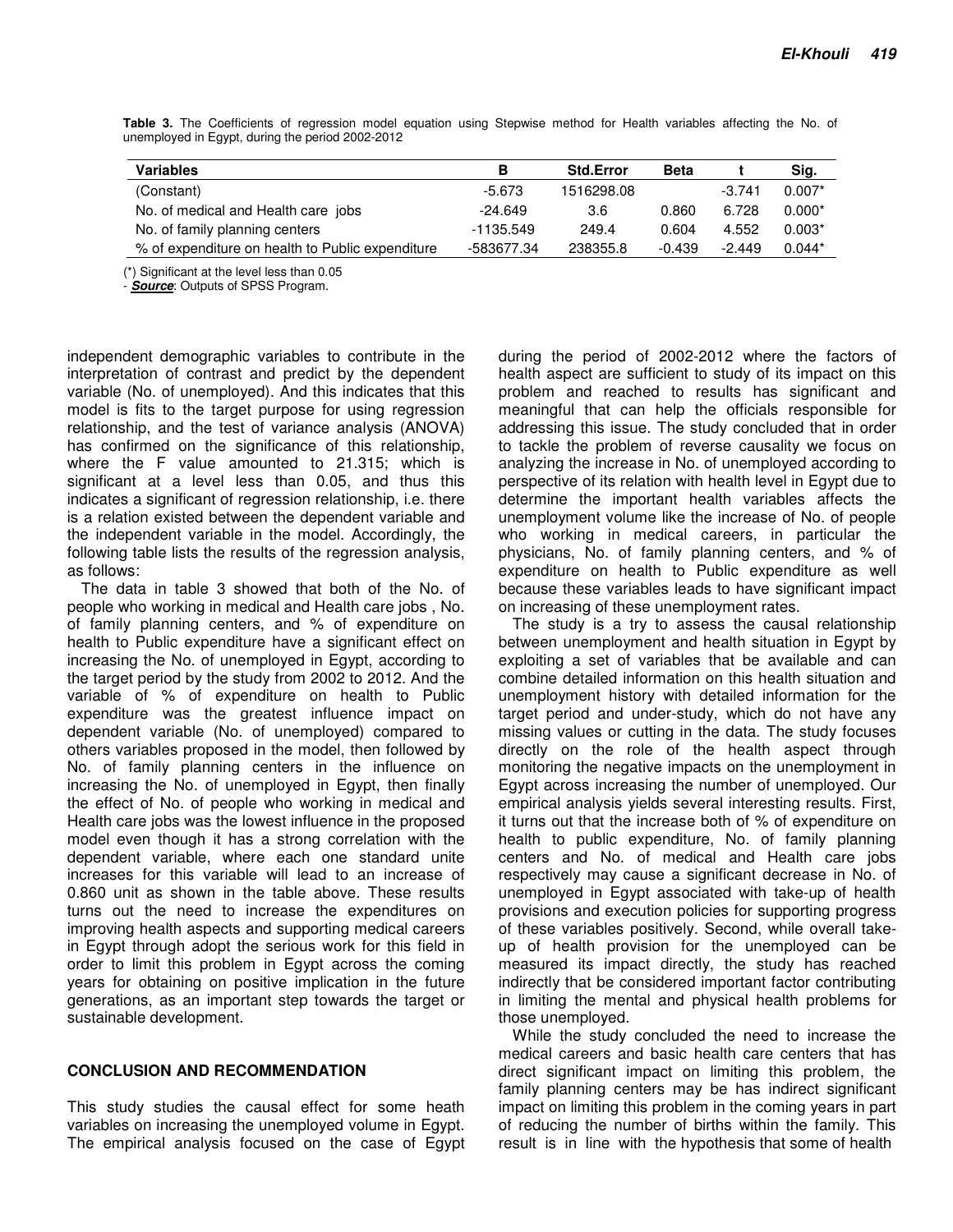factors affect the unemployed in Egypt during 2002-2012. So, there is a need for more sophistication in understanding the health policies and work agenda within the context of health inequalities, especially the work status of the youth, as the most important age group concerned with the problem of unemployment in Egypt. Principally, improvements in the nation's health may not by itself have a significant impact on health inequalities for the unemployed. There is a strong association between deprived areas, poor health, poverty on one hand, and unemployment on the other the flip, although the exact relationship is not clear.

Future research needs to focus on studies considers the assessment of the health policies and programs if includes these variables or not widely, and how it can cover all governorates in Egypt, thus determine the good actions that help the officials to monitor its efficiency and effectiveness continuously, in addition to the need to setup key performance indicators concerning to these variables, and including access to certain targets for a specific time period. It is therefore also recommended that future work should depend on studies that examine the relationship between unemployed and health in deprived areas, possibly to include some qualitative research to enhance any statistical analysis, and establish methodologies to explore the extent to which new health variables has a positive effect on addressing the unemployment.

#### **BIBLIOGRAPHY**

- Doyle C, Kavanagh P, Metcalfe O, Lavin T (2005). 'Health Impacts of Employment: a review',Institute of Public Health in Ireland.
- Egypt State Information (SIS), fromhttp://www.sis.gov.eg
- Egypt's Information Portal (2014). 'Statistics and Databases', The Egyptian The Cabinet, Information and Decision Support Center (IDSC),fromhttp://www.eip.gov.eg[19 Jan. 2014].
- Field KS, Briggs DJ. (2001). 'Socio-economic and locational determinants of accessibilityand utilization of primary health-care', Health and Social Care in the Community, 9: 294 - 308.
- Kessler RC, Truner JB, House JS (1988). 'Effects of unemployment on Health in a Community Survey: Main, Modifying, and Mediating Effects', J. Soc. Issues. 44(4): 69-85, University of Michigan.
- Kuhn A, Lalive R, Zweim J (2007). 'The Public Health Costs of Unemployment', University of Zurich, CEPR, CESifo, and IZA.
- Kuhn A, Lalive R, Zweimüller J (2009). 'The Public Health Costs of Job Loss', Working Paper, Institute for the Study of Labor (IZA), Discussion Papers, No. 4355.
- Moller H (2012). 'Health effects of unemployment', Wirral Performance and Public Health Intelligence Team.
- Robert wood Johnson foundation (2013). 'How Does Employment or unemployment Affect Health?',Health Policy Snapshot, Public Health and Prevention, from http://www. rwjf. org/ healthpolicy.
- The Central Agency for Public Mobilization and Statistics (CAPMAS). (2013). 'Bulletin of Labour Force (July – Sep)', Cairo, Egypt.
- Von V, Gordo L (2004). 'Unemployment and Health: An analysis by means of better data and improved methodology', Dissertation of Ph.D., Berlin.
- Weber A, Hörmann G, Heipertz W (2007).'Unemployment and Health a Public Health Perspective', REVIEW ARTICLE,Publisher: DtschArztebl; 104(43): A 2957–2962.